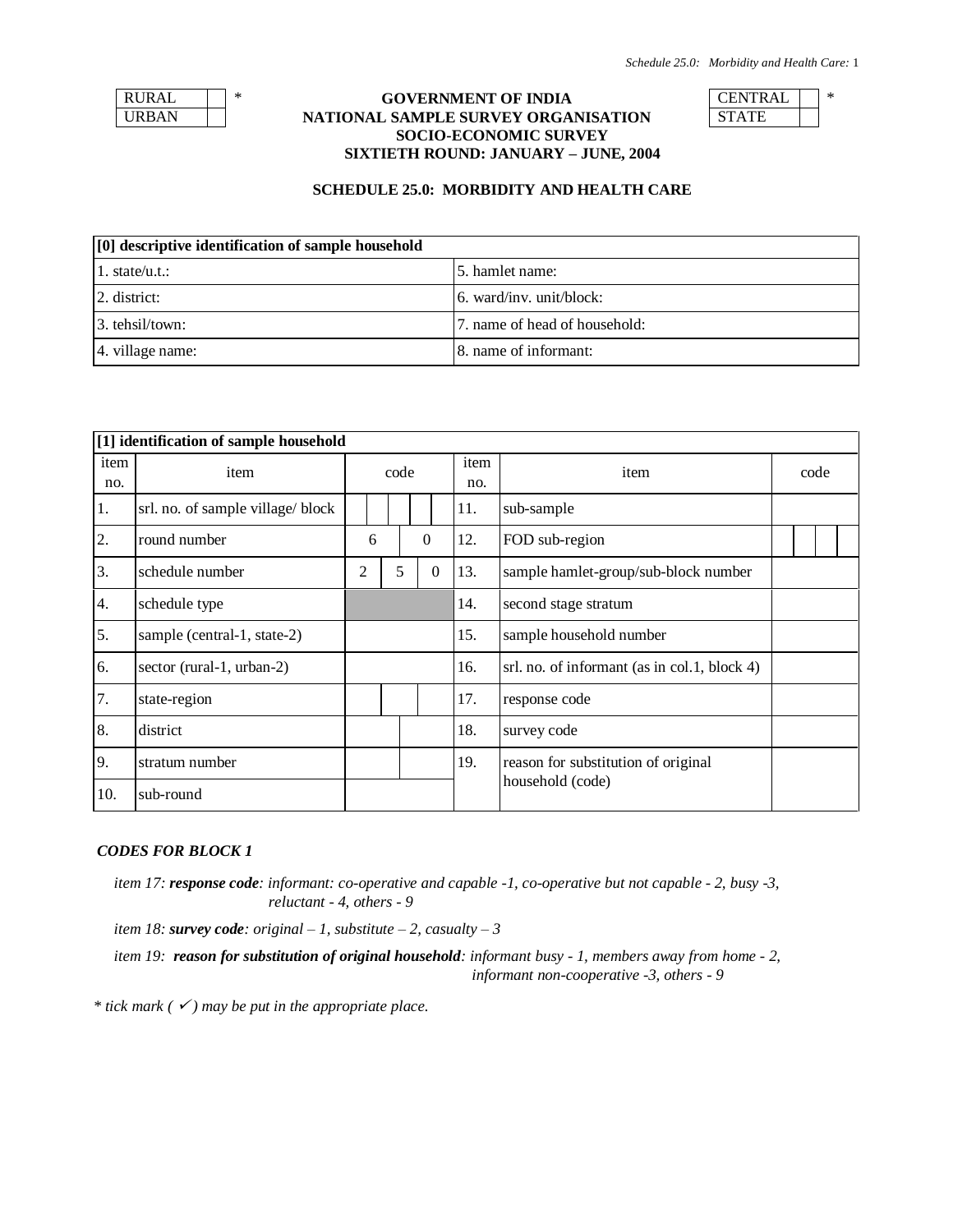|                  | [2] particulars of field operation      |    |     |              |    |  |     |  |           |                          |    |     |                |  |           |  |    |
|------------------|-----------------------------------------|----|-----|--------------|----|--|-----|--|-----------|--------------------------|----|-----|----------------|--|-----------|--|----|
| srl.no.          | item                                    |    |     | investigator |    |  |     |  |           | assistant superintendent |    |     | superintendent |  |           |  |    |
| (1)              | (2)                                     |    | (3) |              |    |  | (4) |  |           |                          |    | (5) |                |  |           |  |    |
| 1.               | (i) name (block letters)                |    |     |              |    |  |     |  |           |                          |    |     |                |  |           |  |    |
|                  | (ii) code                               |    |     |              |    |  |     |  |           |                          |    |     |                |  |           |  |    |
| 2.               | $date(s)$ of:                           | DD |     | <b>MM</b>    | YY |  | DD  |  | <b>MM</b> |                          | YY |     | DD             |  | <b>MM</b> |  | YY |
|                  | (i) survey/ inspection                  |    |     |              |    |  |     |  |           |                          |    |     |                |  |           |  |    |
|                  | (ii) receipt                            |    |     |              |    |  |     |  |           |                          |    |     |                |  |           |  |    |
|                  | (iii) scrutiny                          |    |     |              |    |  |     |  |           |                          |    |     |                |  |           |  |    |
|                  | (iv) despatch                           |    |     |              |    |  |     |  |           |                          |    |     |                |  |           |  |    |
| 3.               | number of additional sheets<br>attached |    |     |              |    |  |     |  |           |                          |    |     |                |  |           |  |    |
| $\overline{4}$ . | total time taken to canvass             |    |     |              |    |  |     |  |           |                          |    |     |                |  |           |  |    |
|                  | Sch. 25.0 (in minutes)                  |    |     |              |    |  |     |  |           |                          |    |     |                |  |           |  |    |
| 5.               | signature                               |    |     |              |    |  |     |  |           |                          |    |     |                |  |           |  |    |

# **[12] remarks by investigator**

**[13] comments by supervisory officer(s)**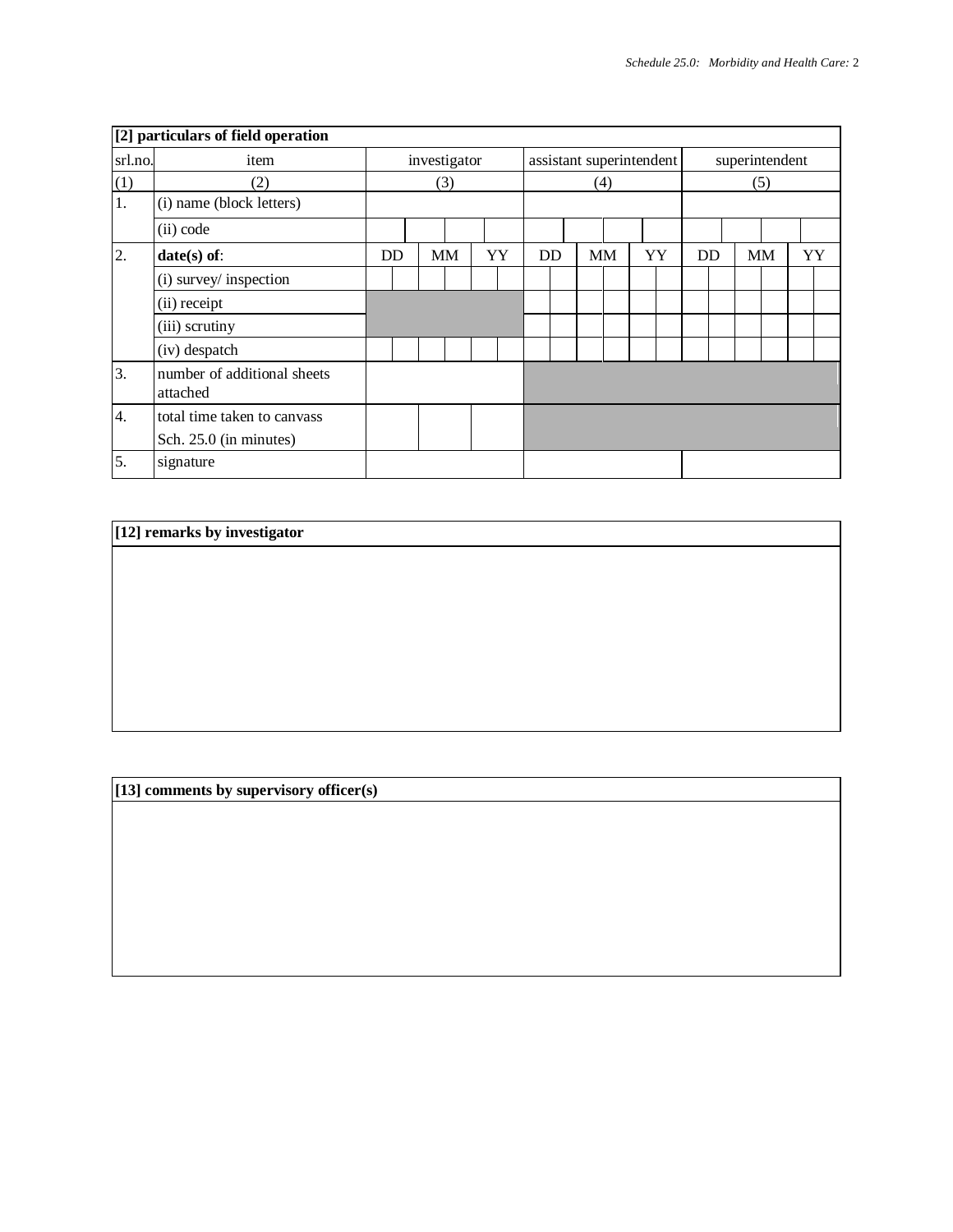|                          | [3] household characteristics              |                |  |  |  |                                                         |                                                        |  |  |  |  |  |  |  |
|--------------------------|--------------------------------------------|----------------|--|--|--|---------------------------------------------------------|--------------------------------------------------------|--|--|--|--|--|--|--|
|                          | 1. household size                          |                |  |  |  |                                                         | 11. major source of drinking water (code)              |  |  |  |  |  |  |  |
|                          | 2. principal industry                      | description:   |  |  |  |                                                         | 12. is water treated before drinking? (yes - 1, no -2) |  |  |  |  |  |  |  |
|                          | $(NIC-1998)$                               | code (5-digit) |  |  |  |                                                         | 13. if 1 in item 12, type of water treatment (code)    |  |  |  |  |  |  |  |
|                          | 3. principal occupation                    | description:   |  |  |  |                                                         | 14. primary source of energy for cooking (code)        |  |  |  |  |  |  |  |
|                          | $(NO-1968)$<br>code (3-digit)              |                |  |  |  |                                                         | 15. is there any pet animal? (yes-1, no-2)             |  |  |  |  |  |  |  |
| 4. household type (code) |                                            |                |  |  |  | household consumer expenditure (Rs) during last 30 days |                                                        |  |  |  |  |  |  |  |
|                          | 5. religion (code)                         |                |  |  |  |                                                         | out of:                                                |  |  |  |  |  |  |  |
|                          | 6. social group (code)                     |                |  |  |  |                                                         | 16. purchase                                           |  |  |  |  |  |  |  |
|                          | 7. land possessed as on the date of survey |                |  |  |  |                                                         | 17. home-produced stock                                |  |  |  |  |  |  |  |
|                          | (code)                                     |                |  |  |  |                                                         | 18. receipts in exchange of goods and services         |  |  |  |  |  |  |  |
|                          | 8. type of structure (code)                |                |  |  |  | 19. gifts and loans                                     |                                                        |  |  |  |  |  |  |  |
|                          | 9. type of latrine (code)                  |                |  |  |  | 20. free collection                                     |                                                        |  |  |  |  |  |  |  |
|                          | 10. type of drainage (code)                |                |  |  |  | 21. total (items $16$ to $20$ )                         |                                                        |  |  |  |  |  |  |  |

- *for urban areas: self-employed -1, regular wage/salary earnings - 2, casual labour -3, others - 9*
- *item 5 – religion: Hinduism -1, Islam -2, Christianity -3, Sikhism -4, Jainism -5, Buddhism -6, Zoroastrianism -7, others -9*
- *item 6 - social group: scheduled tribe-1, scheduled caste -2, other backward class -3, others- 9*
- *item 7 – land possessed (class interval in hectares): less than 0.005 -01, 0.005 to 0.01 -02, 0.02 to 0.20 -03, 0.21 to 0.40 -04,0.41 to 1.00 -05, 1.01 to 2.00 -06, 2.01 to 3.00 -07, 3.01 to 4.00 -08, 4.01 to 6.00 -10, 6.01 to 8.00 -11, greater than 8.00 -12*
- *item 8 - type of structure: structure: pucca - 1, semi-pucca -2, serviceable kutcha -3, unserviceable kutcha – 4; no structure - 5*
- *item 9 – type of latrine: latrine: service - 1, pit - 2, septic tank/ flush system - 3, others - 9; no latrine - 4*
- *item 10 – type of drainage; drainage: open kutcha - 1, open pucca - 2, covered pucca - 3, under ground – 4; no drainage - 5*
- *item 11 - major source of drinking water: bottled water – 1, tap – 2, tube-well/hand pump-3, tankers - 4, pucca well – 5, tank/pond reserved for drinking – 6, river/canal - 7, others – 9*
- *item 13 – type of water treatment: ultra-violet/resin/reverse osmosis – 1, boiling – 2, filter – 3, cloth screen – 4, any disinfectant – 5, others – 9*
- *item 14 –primary source of energy for cooking: coke, coal – 01, firewood and chips – 02, LPG – 03, gobar gas – 04, dung cake – 05, charcoal – 06, kerosene – 07, electricity – 08, others – 99; no cooking arrangement – 10*

|                  | [5] particulars of household members who died during last 365 days |                                |                            |                                                                  |                                                      |                                                         |                                                                                                 |        |                                                                   |                                           |  |  |  |  |
|------------------|--------------------------------------------------------------------|--------------------------------|----------------------------|------------------------------------------------------------------|------------------------------------------------------|---------------------------------------------------------|-------------------------------------------------------------------------------------------------|--------|-------------------------------------------------------------------|-------------------------------------------|--|--|--|--|
| srl. no.         | name of<br>deceased<br>member                                      | sex<br>$(male-1,$<br>female-2) | age at<br>death<br>(years) | medical<br>attention<br>received<br>before<br>death<br>$(yes-1,$ | whether<br>hospita-<br>lised<br>$(yes-1,$<br>$no-2)$ | if 1 in<br>col. 6, no.<br>of times<br>hospita-<br>lised | if $2$ in col. 3,<br>if 1 in<br>whether<br>col. 8,<br>pregnant<br>time of<br>$(yes-1,$<br>death |        | annual amount paid (Rs)<br>for<br>medical<br>insurance<br>premium | health<br>schemes<br>(CGHS,<br>ESI, etc.) |  |  |  |  |
|                  |                                                                    |                                |                            | $no-2)$                                                          |                                                      |                                                         | $no-2)$                                                                                         | (code) |                                                                   |                                           |  |  |  |  |
| $\left(1\right)$ | (2)                                                                | (3)                            | (4)                        | (5)                                                              | (6)                                                  | (7)                                                     | (8)                                                                                             | (9)    | (10)                                                              | (11)                                      |  |  |  |  |
| 91               |                                                                    |                                |                            |                                                                  |                                                      |                                                         |                                                                                                 |        |                                                                   |                                           |  |  |  |  |
| 92               |                                                                    |                                |                            |                                                                  |                                                      |                                                         |                                                                                                 |        |                                                                   |                                           |  |  |  |  |
| 93               |                                                                    |                                |                            |                                                                  |                                                      |                                                         |                                                                                                 |        |                                                                   |                                           |  |  |  |  |

*item 4 - household type: for rural areas: self-employed in non-agriculture -1, agricultural labour-2, other labour -3, selfemployed in agriculture - 4, others- 9*

*col. 9 - time of death: for deaths relating to pregnancy/delivery/abortion: during pregnancy – 1, during delivery – 2, during abortion – 3; within 6 weeks of delivery/abortion – 4; other deaths - 9*

**<sup>1</sup> Acre = 0.4047 Hectare; 1 Hectare = 10,000 sq metre**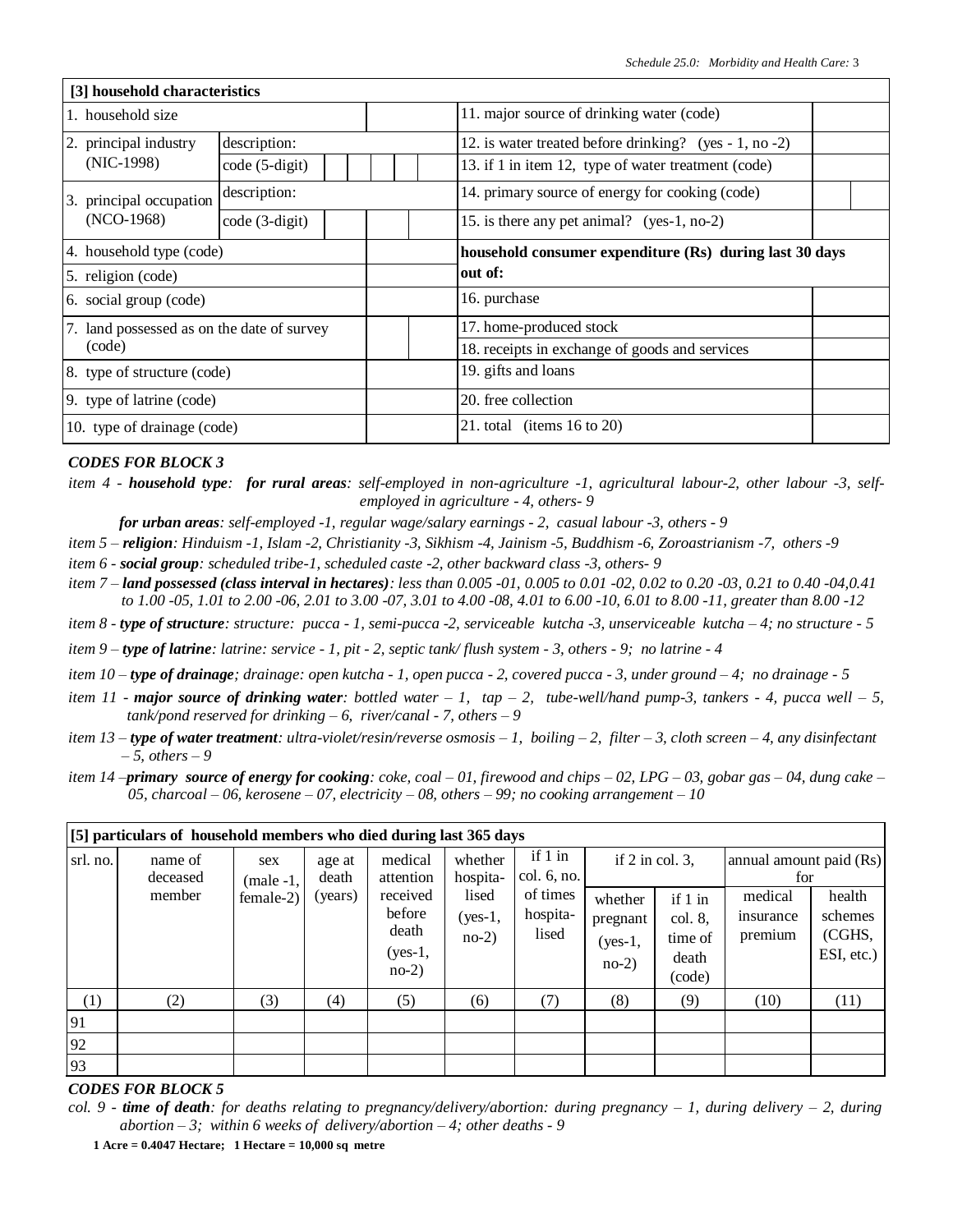|             | [4] demographic particulars of household members |                  |                             |             |                       |                                     |                              |                                           |                                                           |                                                     |                                                                                                                                                                    |                                                                                 |                                 |                                        |
|-------------|--------------------------------------------------|------------------|-----------------------------|-------------|-----------------------|-------------------------------------|------------------------------|-------------------------------------------|-----------------------------------------------------------|-----------------------------------------------------|--------------------------------------------------------------------------------------------------------------------------------------------------------------------|---------------------------------------------------------------------------------|---------------------------------|----------------------------------------|
| srl.<br>no. | name of<br>member                                | (code)           |                             |             |                       |                                     |                              | during last 365<br>days<br>whether        | $if 1 in$                                                 | anytime                                             | whether ailing<br>on the                                                                                                                                           | report-<br>ting of<br>columns                                                   | annual amount<br>paid (Rs) for  |                                        |
|             |                                                  | relation to head | $(male-1, female-2)$<br>sex | age (years) | marital status (code) | general educational level<br>(code) | usual activity status (code) | hospita-<br>lised<br>$(yes-1,$<br>$no-2)$ | col. 9,<br>$\,$ no. of $\,$<br>times<br>hospit-<br>alised | during<br>last $15$<br>days<br>$(yes-1,$<br>$no-2)$ | day<br>before<br>the date<br>$% \left( \left( \mathcal{A},\mathcal{A}\right) \right) =\left( \mathcal{A},\mathcal{A}\right)$ of<br>survey<br>$(yes -1,$<br>$no-2)$ | 11 & 12<br>$(self - 1,$<br>$\begin{pmatrix} \text{prox}_{y} \\ 2 \end{pmatrix}$ | insurance<br>premium<br>medical | health schemes<br>(CGHS, ESI,<br>etc.) |
| (1)         | (2)                                              | (3)              | (4)                         | (5)         | (6)                   | (7)                                 | (8)                          | (9)                                       | (10)                                                      | (11)                                                | (12)                                                                                                                                                               | (13)                                                                            | (14)                            | (15)                                   |
|             |                                                  |                  |                             |             |                       |                                     |                              |                                           |                                                           |                                                     |                                                                                                                                                                    |                                                                                 |                                 |                                        |
|             |                                                  |                  |                             |             |                       |                                     |                              |                                           |                                                           |                                                     |                                                                                                                                                                    |                                                                                 |                                 |                                        |
|             |                                                  |                  |                             |             |                       |                                     |                              |                                           |                                                           |                                                     |                                                                                                                                                                    |                                                                                 |                                 |                                        |
|             |                                                  |                  |                             |             |                       |                                     |                              |                                           |                                                           |                                                     |                                                                                                                                                                    |                                                                                 |                                 |                                        |
|             |                                                  |                  |                             |             |                       |                                     |                              |                                           |                                                           |                                                     |                                                                                                                                                                    |                                                                                 |                                 |                                        |
|             |                                                  |                  |                             |             |                       |                                     |                              |                                           |                                                           |                                                     |                                                                                                                                                                    |                                                                                 |                                 |                                        |
|             |                                                  |                  |                             |             |                       |                                     |                              |                                           |                                                           |                                                     |                                                                                                                                                                    |                                                                                 |                                 |                                        |
|             |                                                  |                  |                             |             |                       |                                     |                              |                                           |                                                           |                                                     |                                                                                                                                                                    |                                                                                 |                                 |                                        |
|             |                                                  |                  |                             |             |                       |                                     |                              |                                           |                                                           |                                                     |                                                                                                                                                                    |                                                                                 |                                 |                                        |
|             |                                                  |                  |                             |             |                       |                                     |                              |                                           |                                                           |                                                     |                                                                                                                                                                    |                                                                                 |                                 |                                        |
|             |                                                  |                  |                             |             |                       |                                     |                              |                                           |                                                           |                                                     |                                                                                                                                                                    |                                                                                 |                                 |                                        |
|             |                                                  |                  |                             |             |                       |                                     |                              |                                           |                                                           |                                                     |                                                                                                                                                                    |                                                                                 |                                 |                                        |
|             |                                                  |                  |                             |             |                       |                                     |                              |                                           |                                                           |                                                     |                                                                                                                                                                    |                                                                                 |                                 |                                        |
|             |                                                  |                  |                             |             |                       |                                     |                              |                                           |                                                           |                                                     |                                                                                                                                                                    |                                                                                 |                                 |                                        |
|             |                                                  |                  |                             |             |                       |                                     |                              |                                           |                                                           |                                                     |                                                                                                                                                                    |                                                                                 |                                 |                                        |

- *col. 3 - relation to head: self - 1, spouse of head - 2, married child - 3, spouse of married child - 4, unmarried chiId - 5, grand child - 6, father/mother/father-in-law/mother-in-law - 7, brother/sister/brother-in-law/sister-in-law/other relatives - 8, servant/employees/other non-relatives - 9*
- *col. 6 - marital status: never married - 1, currently married - 2, widowed - 3, divorced/separated 4*
- *co1.7 - general educational level: not literate - 01; literate: without formal schooling - 02, below primary - 03, primary - 04, middle - 05, secondary - 06, higher secondary - 07, diploma/certificate course – 08, graduate – 10, post-graduate & above - 11*
- *col. 8 - usual activity status: worked in hh enterprise (self-employed): own account worker – 11, employer – 12, worked as helper in hh enterprise (unpaid family worker) – 21; worked as regular salaried/wage employee – 31; worked as casual wage labour: in public works – 41, in other types of work – 51; did not work but was seeking and/or available for work – 81, attended educational institution – 91, attended domestic duties only – 92, attended domestic duties and was also engaged in free collection of goods (vegetables, roots, firewood, cattle feed, etc.), sewing, tailoring, weaving, etc. for household use – 93, rentiers, pensioners, remittance recipients, etc. – 94, not able to work due to disability – 95, beggars, prostitutes – 96, others – 97*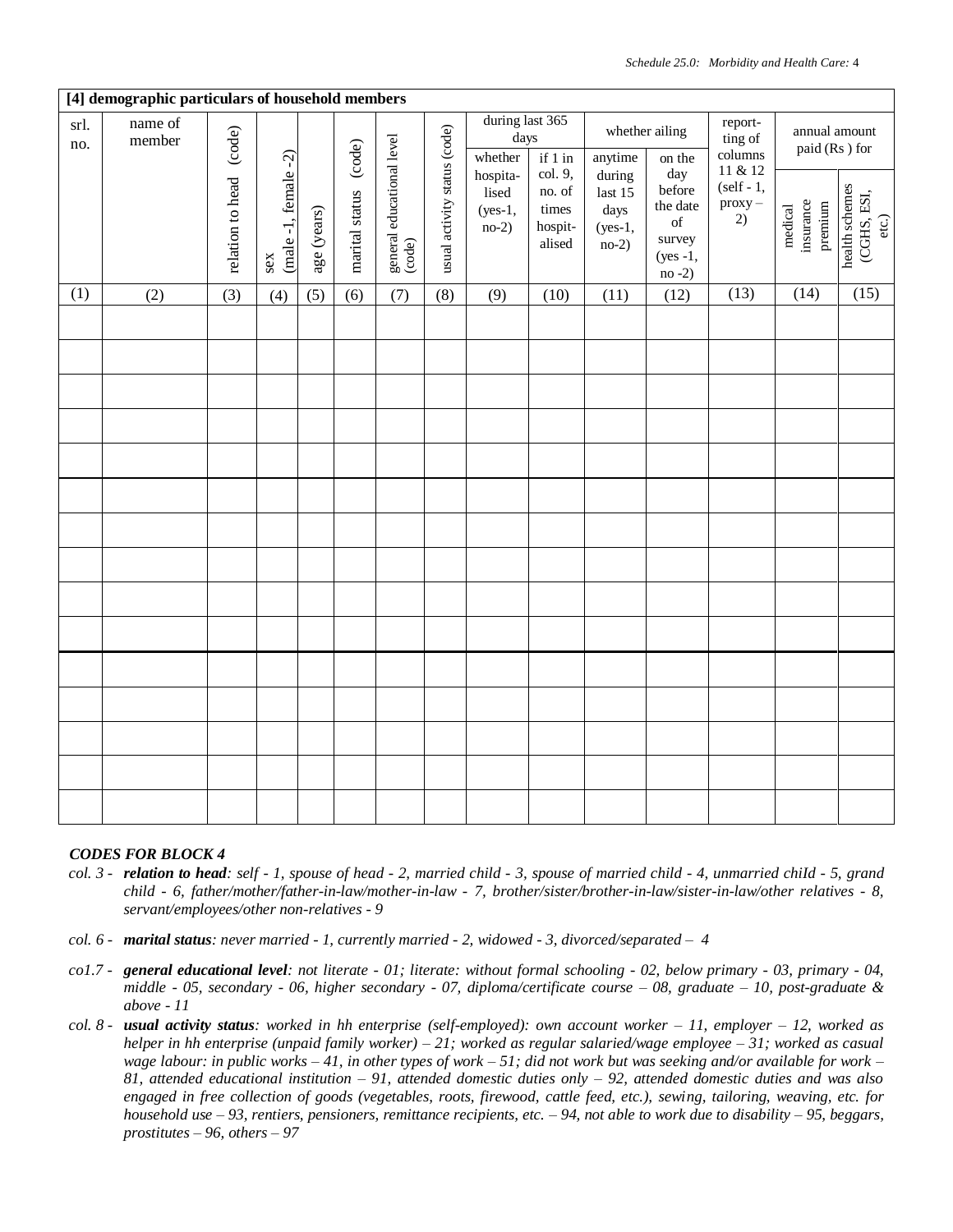| [6] particulars of economic independence and ailments on the date of survey for persons aged 60 years and above   |  |  |  |  |
|-------------------------------------------------------------------------------------------------------------------|--|--|--|--|
| 1.<br>srl. no. of member (as in col. 1, block 4)                                                                  |  |  |  |  |
| 2.<br>age (years) (as in col. 5, block 4)                                                                         |  |  |  |  |
| number of sons living<br>3.                                                                                       |  |  |  |  |
| number of daughters living<br>4.                                                                                  |  |  |  |  |
| state of economic independence (code)<br>5.                                                                       |  |  |  |  |
| for 1 in item $5$ , no. of dependants<br>6.                                                                       |  |  |  |  |
| for 2 or 3 in item 5, person financially supporting aged person<br>7.<br>(code)                                   |  |  |  |  |
| for 1 in item 5, amount of $\text{loan}(s)$ outstanding $(Rs)$<br>8.                                              |  |  |  |  |
| 9.<br>living arrangement (code)                                                                                   |  |  |  |  |
| 10. if 1, 2 or 3 in item 9, whether child/grandchild/sibling staying<br>nearby (code)                             |  |  |  |  |
| 11. physical mobility (code)                                                                                      |  |  |  |  |
| 12. if 1 or 2 in item 11, person helping (household member - 1, other<br>than household member $-2$ , none $-3$ ) |  |  |  |  |
| ailments on the date of enquiry (code)                                                                            |  |  |  |  |
| ailment 1<br>13.<br>(code)                                                                                        |  |  |  |  |
| 14.<br>ailment 2<br>(code)                                                                                        |  |  |  |  |
| 15.<br>ailment 3<br>(code)                                                                                        |  |  |  |  |
| ailment 4<br>16.<br>(code)                                                                                        |  |  |  |  |
| ailment 5<br>17.<br>(code)                                                                                        |  |  |  |  |
| whether any treatment taken for the ailments reported in items 13to 17<br>$(yes-1, no-2)$                         |  |  |  |  |
| 18.<br>ailment 1                                                                                                  |  |  |  |  |
| 19.<br>ailment 2                                                                                                  |  |  |  |  |
| ailment 3<br>20.                                                                                                  |  |  |  |  |
| ailment 4<br>21.                                                                                                  |  |  |  |  |
| 22.<br>ailment 5                                                                                                  |  |  |  |  |
| 23. own perception about current state of health (code)                                                           |  |  |  |  |
| 24. own perception about relative state of health (code)                                                          |  |  |  |  |

- *item 5 - state of economic independence: not dependent on others - 1, partially dependent on others - 2, fully dependent on others - 3*
- *item 7 - person supporting aged person: spouse - 1, own children - 2, grand children - 3, others - 9*
- *item 9 - living arrangement: living alone:as an inmate of old age home - 1, not as an inmate of old age home - 2; living with spouse only - 3, with spouse and other members - 4, without spouse but with: children - 5,other relations - 6, non-relations - 9*
- *item 10 - whether child/grandchild/sibling staying nearby: yes: within the same building -1, within the village/town - 2, outside the village/town - 3; not applicable - 4*
- *item 11 - physical mobility: physically immobile: confined to bed - 1, confined to home - 2; physically mobile 3*
- *items 13 to 17- ailment: code list is given on page 10*
- *item 23 - own perception about current state of health: excellent/very good - 1, good/fair - 2, poor 3*
- *item 24 - own perception about relative state of health: compared to previous year: much better - 1, somewhat better - 2, nearly the same - 3, somewhat worse - 4, worse – 5*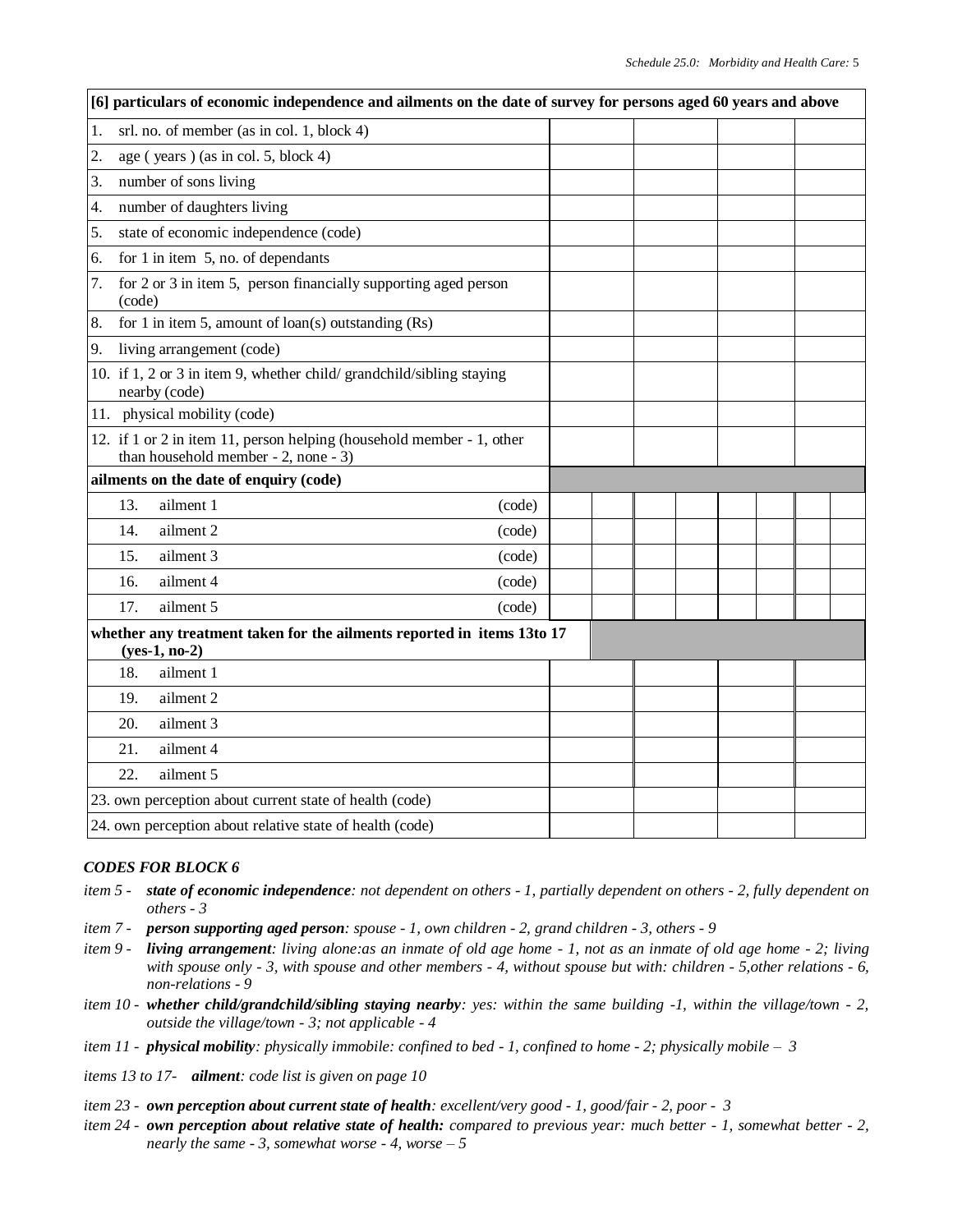|     |                                                     | [7] particulars of medical treatment received as inpatient of a hospital during the last 365 days            |   |   |   |   |   |  |  |  |  |
|-----|-----------------------------------------------------|--------------------------------------------------------------------------------------------------------------|---|---|---|---|---|--|--|--|--|
| 1.  |                                                     | sr1. no. of the hospitalisation case                                                                         | 1 | 2 | 3 | 4 | 5 |  |  |  |  |
| 2.  |                                                     | srl. no. of member (as in col. 1, block 4/5) hospitalised                                                    |   |   |   |   |   |  |  |  |  |
| 3.  |                                                     | age (years) (as in col. 5, block $4 / \text{col. } 4$ , block $5$ )                                          |   |   |   |   |   |  |  |  |  |
| 4.  | type of hospital (code)                             |                                                                                                              |   |   |   |   |   |  |  |  |  |
| 5.  |                                                     | nature of ailment (code)                                                                                     |   |   |   |   |   |  |  |  |  |
| 6.  |                                                     | type of ward (free - 1, paying general - 2, paying special - 3)                                              |   |   |   |   |   |  |  |  |  |
| 7.  | when admitted (code)                                |                                                                                                              |   |   |   |   |   |  |  |  |  |
| 8.  |                                                     | when discharged (code)                                                                                       |   |   |   |   |   |  |  |  |  |
| 9.  | duration of stay in hospital (days)                 |                                                                                                              |   |   |   |   |   |  |  |  |  |
| 10. |                                                     | loss of household income, if any, due to hospitalisation (Rs)                                                |   |   |   |   |   |  |  |  |  |
|     |                                                     | details of medical services received (not received - 1; received: free - 2, partly free - 3, on payment - 4) |   |   |   |   |   |  |  |  |  |
|     | 11. surgery                                         |                                                                                                              |   |   |   |   |   |  |  |  |  |
|     | 12. medicine                                        |                                                                                                              |   |   |   |   |   |  |  |  |  |
|     |                                                     | 13. X-ray/ECG/EEG/Scan                                                                                       |   |   |   |   |   |  |  |  |  |
|     |                                                     | 14. other diagnostic tests                                                                                   |   |   |   |   |   |  |  |  |  |
| 15. |                                                     | whether treatment availed before hospitalisation (yes - 1, no - 2)                                           |   |   |   |   |   |  |  |  |  |
|     | if 1 in item 15                                     | 16. source of treatment (code)                                                                               |   |   |   |   |   |  |  |  |  |
|     | 17. duration of treatment (days)                    |                                                                                                              |   |   |   |   |   |  |  |  |  |
| 18. |                                                     | whether treatment continued after discharge from hospital<br>$(yes - 1, no - 2)$                             |   |   |   |   |   |  |  |  |  |
|     |                                                     | 19. source of treatment (code)                                                                               |   |   |   |   |   |  |  |  |  |
|     | if 1 in item 18<br>20. duration of treatment (days) |                                                                                                              |   |   |   |   |   |  |  |  |  |

- *item 4 - type of hospital: public hospital (incl. PHC/ sub-centres/CHC) - 1, public dispensary (incl. CGHS/ESI) – 2, private hospital – 3*
- *item 5 nature of ailment: code list is given on page 10*
- *item 7 - when admitted : during last 15 days - 1, 16 days to 365 days ago - 2, more than 365 days ago – 3*
- *item 8 - when discharged: not yet - 1, during last 15 days - 2, 16 days to 365 days ago – 3*
- *items 16 & 19 - source of treatment: public hospital (incl. PHC/ sub-centres/CHC) - 1, public dispensary (incl. CGHS/ESI)– 2, private hospital – 3, private doctor – 4*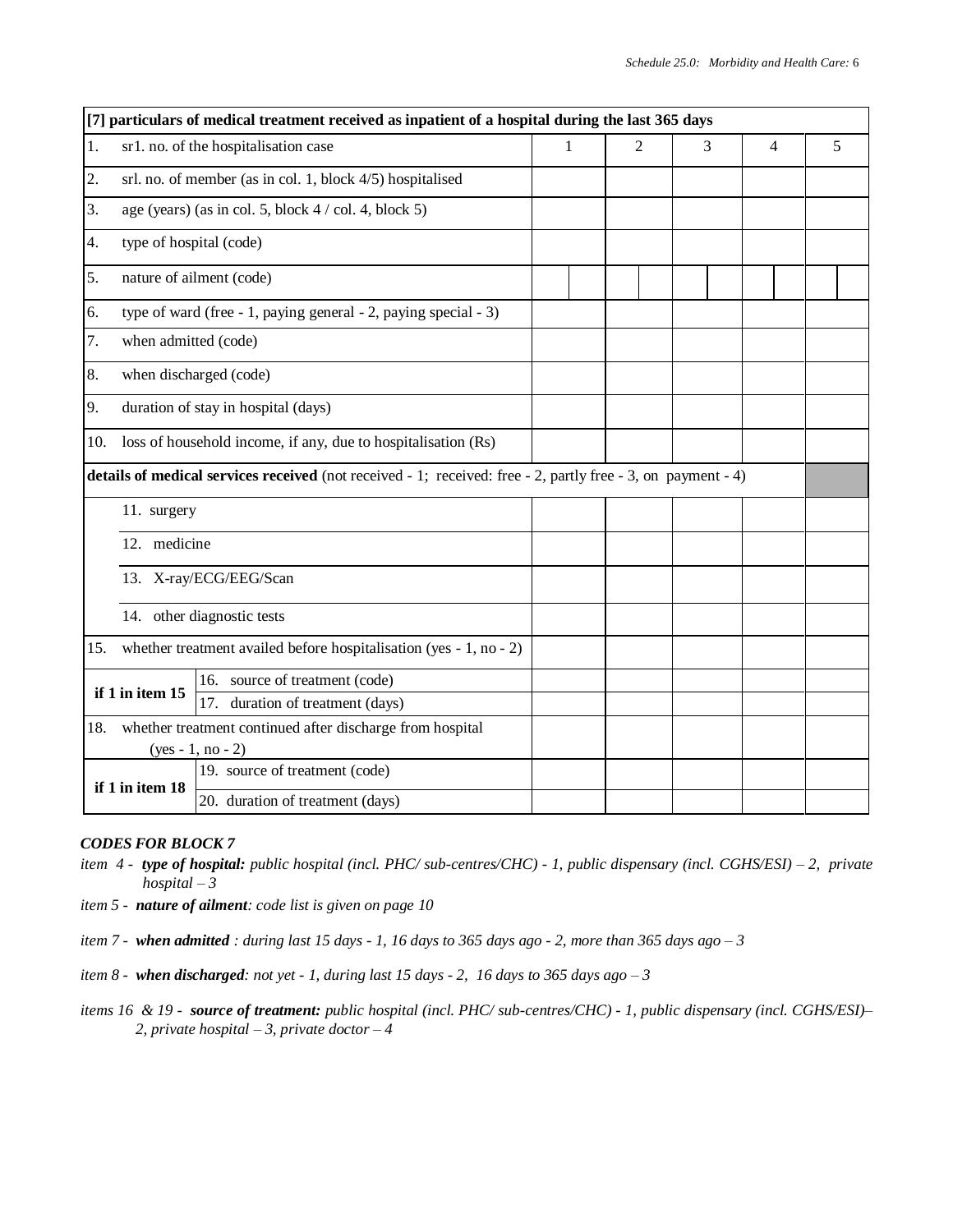|                                                                                              | finance                                   |                    | [8] expenses incurred for treatment of members treated as inpatient of hospital during the last 365 days and source of |   |   |   |   |   |  |  |
|----------------------------------------------------------------------------------------------|-------------------------------------------|--------------------|------------------------------------------------------------------------------------------------------------------------|---|---|---|---|---|--|--|
| 1.                                                                                           |                                           |                    | srl. no. of the hospitalisation case (as in item 1, block 7)                                                           | 1 | 2 | 3 | 4 | 5 |  |  |
| 2.                                                                                           |                                           |                    | srl. no. of member hospitalised (as in item 2, block 7)                                                                |   |   |   |   |   |  |  |
| 3.                                                                                           | age (years) (as in item 3, block 7)       |                    |                                                                                                                        |   |   |   |   |   |  |  |
| 4.                                                                                           |                                           |                    | whether any medical service provided free by employer<br>(yes: Govt. - 1, pvt. - 2; no $-3$ , not applicable $-4$ )    |   |   |   |   |   |  |  |
|                                                                                              |                                           |                    | medical expenditure for treatment during stay at hospital (Rs)                                                         |   |   |   |   |   |  |  |
|                                                                                              |                                           |                    | 5. hospital staff                                                                                                      |   |   |   |   |   |  |  |
|                                                                                              | doctor's / surgeon's fee                  |                    | 6. other specialists                                                                                                   |   |   |   |   |   |  |  |
|                                                                                              |                                           |                    | 7. from hospital                                                                                                       |   |   |   |   |   |  |  |
|                                                                                              | medicines                                 |                    | 8. from outside                                                                                                        |   |   |   |   |   |  |  |
|                                                                                              | 9. diagnostic tests                       |                    |                                                                                                                        |   |   |   |   |   |  |  |
|                                                                                              | 10. bed charges                           |                    |                                                                                                                        |   |   |   |   |   |  |  |
|                                                                                              | 11. attendant charges                     |                    |                                                                                                                        |   |   |   |   |   |  |  |
|                                                                                              | 12. physiotherapy                         |                    |                                                                                                                        |   |   |   |   |   |  |  |
|                                                                                              | 13. personal medical appliances           |                    |                                                                                                                        |   |   |   |   |   |  |  |
|                                                                                              |                                           |                    | 14. food and other materials                                                                                           |   |   |   |   |   |  |  |
|                                                                                              | others                                    |                    | 15. blood, oxygen cylinder, etc.                                                                                       |   |   |   |   |   |  |  |
|                                                                                              |                                           |                    | 16. services (ambulance, etc.)                                                                                         |   |   |   |   |   |  |  |
|                                                                                              |                                           |                    | 17. expenditure not elsewhere reported                                                                                 |   |   |   |   |   |  |  |
|                                                                                              | 18. total (items $5$ to 17)               |                    |                                                                                                                        |   |   |   |   |   |  |  |
|                                                                                              |                                           |                    | other expenses incurred by the household (Rs) (not included in item 18)                                                |   |   |   |   |   |  |  |
|                                                                                              |                                           |                    | 19. transport (other than ambulance)                                                                                   |   |   |   |   |   |  |  |
|                                                                                              | 20. lodging charges of $\text{escort}(s)$ |                    |                                                                                                                        |   |   |   |   |   |  |  |
|                                                                                              | 21. others                                |                    |                                                                                                                        |   |   |   |   |   |  |  |
|                                                                                              | 22. total (items 19 to 21)                |                    |                                                                                                                        |   |   |   |   |   |  |  |
|                                                                                              |                                           |                    | 23. total expenditure incurred by the household                                                                        |   |   |   |   |   |  |  |
|                                                                                              |                                           |                    | (sum of items 18 & 22 for all cases of hospitalisation taken together)                                                 |   |   |   |   |   |  |  |
|                                                                                              |                                           |                    | expenses in item 23 by source of finance (Rs)                                                                          |   |   |   |   |   |  |  |
|                                                                                              | 24. household income/savings              |                    |                                                                                                                        |   |   |   |   |   |  |  |
|                                                                                              | 25. borrrowings                           |                    |                                                                                                                        |   |   |   |   |   |  |  |
|                                                                                              |                                           |                    | 26. contributions from friends and relatives                                                                           |   |   |   |   |   |  |  |
| 27. other sources (incl. sale of ornaments and other physical assets, draught animals, etc.) |                                           |                    |                                                                                                                        |   |   |   |   |   |  |  |
|                                                                                              | 28. total (items $24$ to $27$ )           |                    |                                                                                                                        |   |   |   |   |   |  |  |
|                                                                                              | 29. amount of reimbursement (Rs)          |                    |                                                                                                                        |   |   |   |   |   |  |  |
|                                                                                              | if positive                               | employer           | 30. Government                                                                                                         |   |   |   |   |   |  |  |
|                                                                                              | entry in item<br>29, amount               |                    | 31. private                                                                                                            |   |   |   |   |   |  |  |
|                                                                                              | reimbursed by                             |                    | 32. medical insurance companies                                                                                        |   |   |   |   |   |  |  |
|                                                                                              | (Rs)                                      | 33. other agencies |                                                                                                                        |   |   |   |   |   |  |  |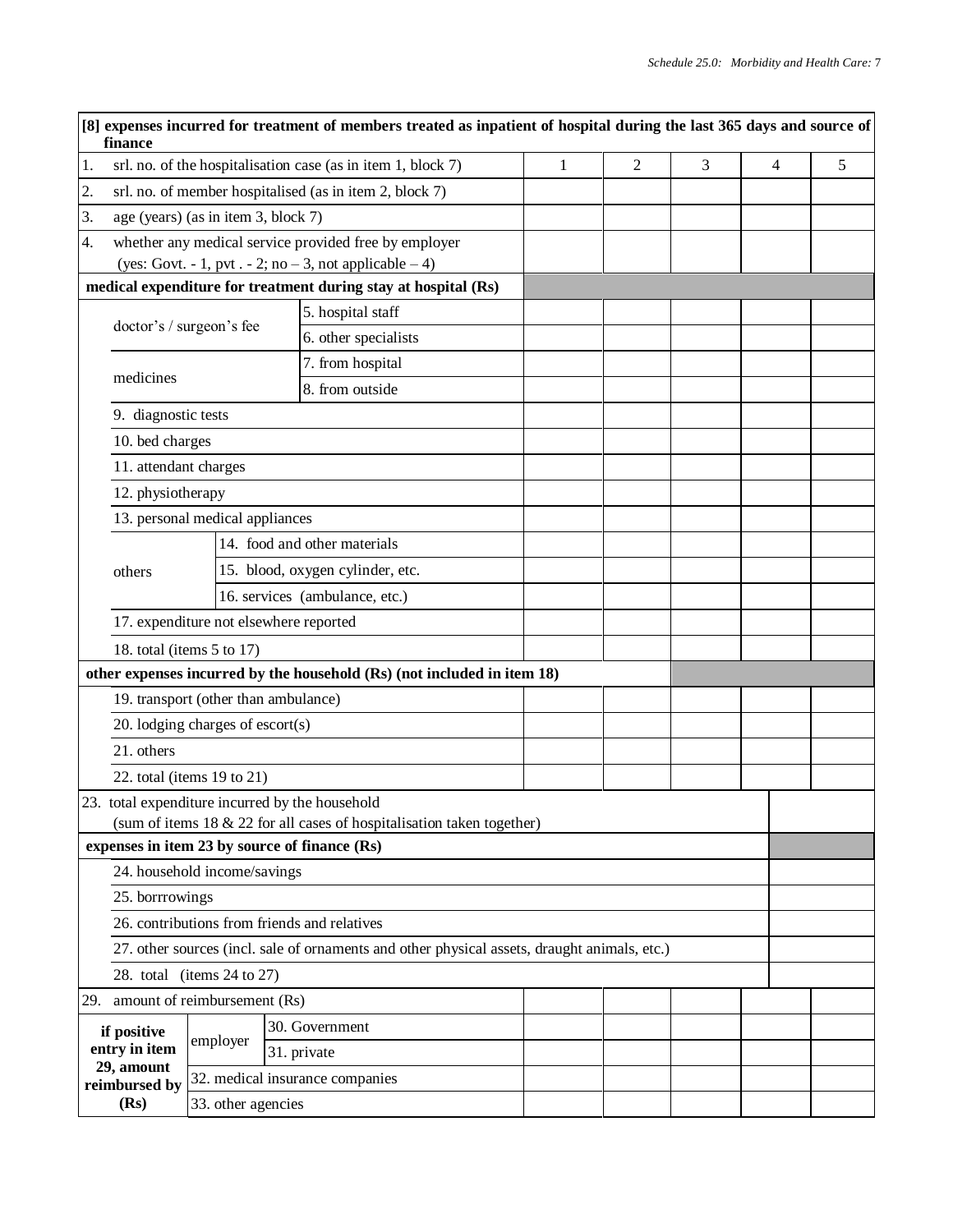|                              |         | [9] particulars of spells of ailment of household members during the last 15 days (including hospitalisation) |   |   |   |   |   |
|------------------------------|---------|---------------------------------------------------------------------------------------------------------------|---|---|---|---|---|
|                              |         | 1. srl. no. of spell of ailment                                                                               | 1 | 2 | 3 | 4 | 5 |
|                              |         | 2. srl. no. of member reporting ailment (as in col. 1 of block $4/5$ )                                        |   |   |   |   |   |
|                              |         | 3. age (years) (as in col. 5, block $4 / \text{col. } 4$ , block $5$ )                                        |   |   |   |   |   |
| number of                    |         | $4.$ ill                                                                                                      |   |   |   |   |   |
| days within<br>the reference |         | 5. on restricted activity                                                                                     |   |   |   |   |   |
| period                       |         | 6. confined to bed                                                                                            |   |   |   |   |   |
| 7. nature of ailment (code)  |         |                                                                                                               |   |   |   |   |   |
| 8. status of ailment (code)  |         |                                                                                                               |   |   |   |   |   |
|                              |         | 9. total duration of ailment (days)                                                                           |   |   |   |   |   |
|                              |         | 10. whether treatment taken on medical advice (yes - 1, no - 2)                                               |   |   |   |   |   |
| if 1 in                      |         | 11. whether any treatment received from govt. sources<br>$(yes - 1, no - 2)$                                  |   |   |   |   |   |
| item 10                      |         | 12. if 2 in item 11, reason (code)                                                                            |   |   |   |   |   |
|                              |         | 13. reason for no treatment (code)                                                                            |   |   |   |   |   |
| if 2 in                      |         | 14. whether any other measure taken for recovery/relief<br>$(yes - 1, no - 2)$                                |   |   |   |   |   |
| item 10                      | if 1 in | 15. whom consulted (code)                                                                                     |   |   |   |   |   |
|                              | item 14 | 16. expenditure incurred (Rs)                                                                                 |   |   |   |   |   |
|                              |         | 17. loss of household income, if any, due to ailment (Rs)                                                     |   |   |   |   |   |

- *item 7 - nature of ailment: code list is given on page 10*
- *item 8 - status of ailment: started more than 15 days ago and is continuing -1, started more than 15 days ago and has ended -2, started within 15 days and is continuing -3, started within 15 days and has ended - 4*
- *item 12 - reason for not availing govt. sources: Govt. doctor/facility too far-1, not satisfied with medical treatment by Govt. doctor/facility -2, long waiting -3,required specific services not available - 4, others - 9*
- *item 13 - reason for no treatment: no medical facility available in the neighbourhood - 1, facilities available but no treatment sought owing to: lack of faith - 2, long waiting - 3, financial reasons - 4, ailment not considered serious - 5, others - 9*
- *item 15 - whom consulted: self/other household member/ friend - 1, medicine shop - 2, others - 9*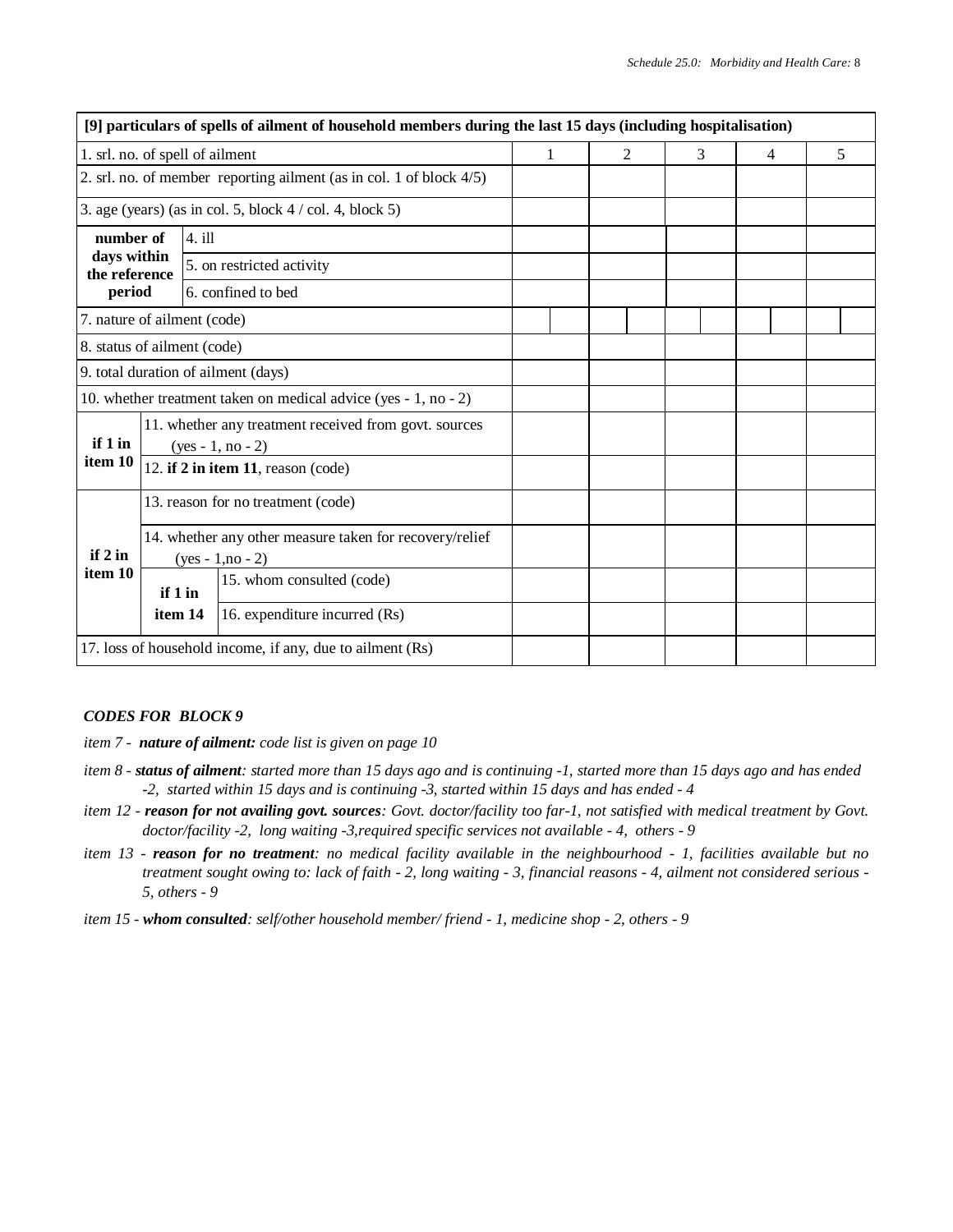|                                           | finance                                                                                      |                                                   | [10] expenses incurred during the last 15 days for treatment of members (not as inpatient of hospital) and source of |  |  |  |  |  |  |  |  |
|-------------------------------------------|----------------------------------------------------------------------------------------------|---------------------------------------------------|----------------------------------------------------------------------------------------------------------------------|--|--|--|--|--|--|--|--|
| 1.                                        |                                                                                              | srl. no. of ailing member (as in item 2, block 9) |                                                                                                                      |  |  |  |  |  |  |  |  |
| 2.                                        | age (years) (as in item 3, block 9)                                                          |                                                   |                                                                                                                      |  |  |  |  |  |  |  |  |
| 3.                                        |                                                                                              |                                                   | whether any medical service provided free by employer                                                                |  |  |  |  |  |  |  |  |
|                                           |                                                                                              |                                                   | (yes: Govt. -1, pvt. - 2; no - 3, not applicable - 4)                                                                |  |  |  |  |  |  |  |  |
|                                           |                                                                                              |                                                   | details of medical services received (not received - 1; received: free - 2, partly free - 3, on payment - 4)         |  |  |  |  |  |  |  |  |
|                                           | 4.<br>surgery                                                                                |                                                   |                                                                                                                      |  |  |  |  |  |  |  |  |
|                                           | 5.<br>medicine received                                                                      |                                                   |                                                                                                                      |  |  |  |  |  |  |  |  |
|                                           | 6.                                                                                           | X-ray/ECG/EEG/Scan                                |                                                                                                                      |  |  |  |  |  |  |  |  |
|                                           | 7.                                                                                           | other diagnostic tests                            |                                                                                                                      |  |  |  |  |  |  |  |  |
|                                           | medical expenditure for treatment (Rs)                                                       |                                                   |                                                                                                                      |  |  |  |  |  |  |  |  |
|                                           |                                                                                              |                                                   | 8. hospital staff                                                                                                    |  |  |  |  |  |  |  |  |
|                                           | doctor's / surgeon's fee                                                                     |                                                   | 9. other specialists                                                                                                 |  |  |  |  |  |  |  |  |
|                                           |                                                                                              |                                                   | 10. from hospital                                                                                                    |  |  |  |  |  |  |  |  |
|                                           | medicines                                                                                    |                                                   | 11. from outside                                                                                                     |  |  |  |  |  |  |  |  |
|                                           | 12. diagnostic tests                                                                         |                                                   |                                                                                                                      |  |  |  |  |  |  |  |  |
|                                           | 13. attendant charges                                                                        |                                                   |                                                                                                                      |  |  |  |  |  |  |  |  |
|                                           | 14. physiotherapy                                                                            |                                                   |                                                                                                                      |  |  |  |  |  |  |  |  |
|                                           | 15. personal medical appliances                                                              |                                                   |                                                                                                                      |  |  |  |  |  |  |  |  |
|                                           |                                                                                              |                                                   | 16. food and other materials                                                                                         |  |  |  |  |  |  |  |  |
|                                           | others                                                                                       |                                                   | 17. blood, oxygen cylinder, etc.                                                                                     |  |  |  |  |  |  |  |  |
|                                           |                                                                                              |                                                   | 18. services (ambulance, etc.)                                                                                       |  |  |  |  |  |  |  |  |
|                                           | 19. expenditure not elsewhere reported                                                       |                                                   |                                                                                                                      |  |  |  |  |  |  |  |  |
|                                           |                                                                                              |                                                   | 20. total medical expenditure (items 8 to 19)                                                                        |  |  |  |  |  |  |  |  |
|                                           | expenditure                                                                                  | 21. Govt. sources                                 |                                                                                                                      |  |  |  |  |  |  |  |  |
|                                           | reported in                                                                                  |                                                   |                                                                                                                      |  |  |  |  |  |  |  |  |
| 22. other sources<br>item 20 from         |                                                                                              |                                                   |                                                                                                                      |  |  |  |  |  |  |  |  |
|                                           |                                                                                              |                                                   | other expenses incurred by the household (Rs) (not included in item 20)                                              |  |  |  |  |  |  |  |  |
|                                           |                                                                                              |                                                   | 23. transport charges (other than ambulance)                                                                         |  |  |  |  |  |  |  |  |
|                                           |                                                                                              |                                                   | 24. lodging charges of ailing person and escort(s)                                                                   |  |  |  |  |  |  |  |  |
|                                           | 25. others                                                                                   |                                                   |                                                                                                                      |  |  |  |  |  |  |  |  |
|                                           | 26. total (items 23 to 25)                                                                   |                                                   |                                                                                                                      |  |  |  |  |  |  |  |  |
|                                           | 27. total expenditure incurred by the household                                              |                                                   |                                                                                                                      |  |  |  |  |  |  |  |  |
|                                           | (sum of items 20 & 26 for all persons taken together)                                        |                                                   |                                                                                                                      |  |  |  |  |  |  |  |  |
|                                           |                                                                                              |                                                   | source of finance for meeting the expenses in item 27 (Rs)                                                           |  |  |  |  |  |  |  |  |
|                                           | 28. household income/savings                                                                 |                                                   |                                                                                                                      |  |  |  |  |  |  |  |  |
|                                           | 29. borrrowings                                                                              |                                                   |                                                                                                                      |  |  |  |  |  |  |  |  |
|                                           |                                                                                              |                                                   | 30. contributions from friends and relatives                                                                         |  |  |  |  |  |  |  |  |
|                                           | 31. other sources (incl. sale of ornaments and other physical assets, draught animals, etc.) |                                                   |                                                                                                                      |  |  |  |  |  |  |  |  |
| 32. total (items 28 to 31)                |                                                                                              |                                                   |                                                                                                                      |  |  |  |  |  |  |  |  |
| total amount of reimbursement (Rs)<br>33. |                                                                                              |                                                   |                                                                                                                      |  |  |  |  |  |  |  |  |
|                                           | if positive entry in                                                                         | employer                                          | 34. Government                                                                                                       |  |  |  |  |  |  |  |  |
|                                           | item 33, amount                                                                              |                                                   | 35. private                                                                                                          |  |  |  |  |  |  |  |  |
|                                           | reimbursed by                                                                                | 36. medical insurance companies                   |                                                                                                                      |  |  |  |  |  |  |  |  |
| (Rs)                                      |                                                                                              | 37. other agencies                                |                                                                                                                      |  |  |  |  |  |  |  |  |